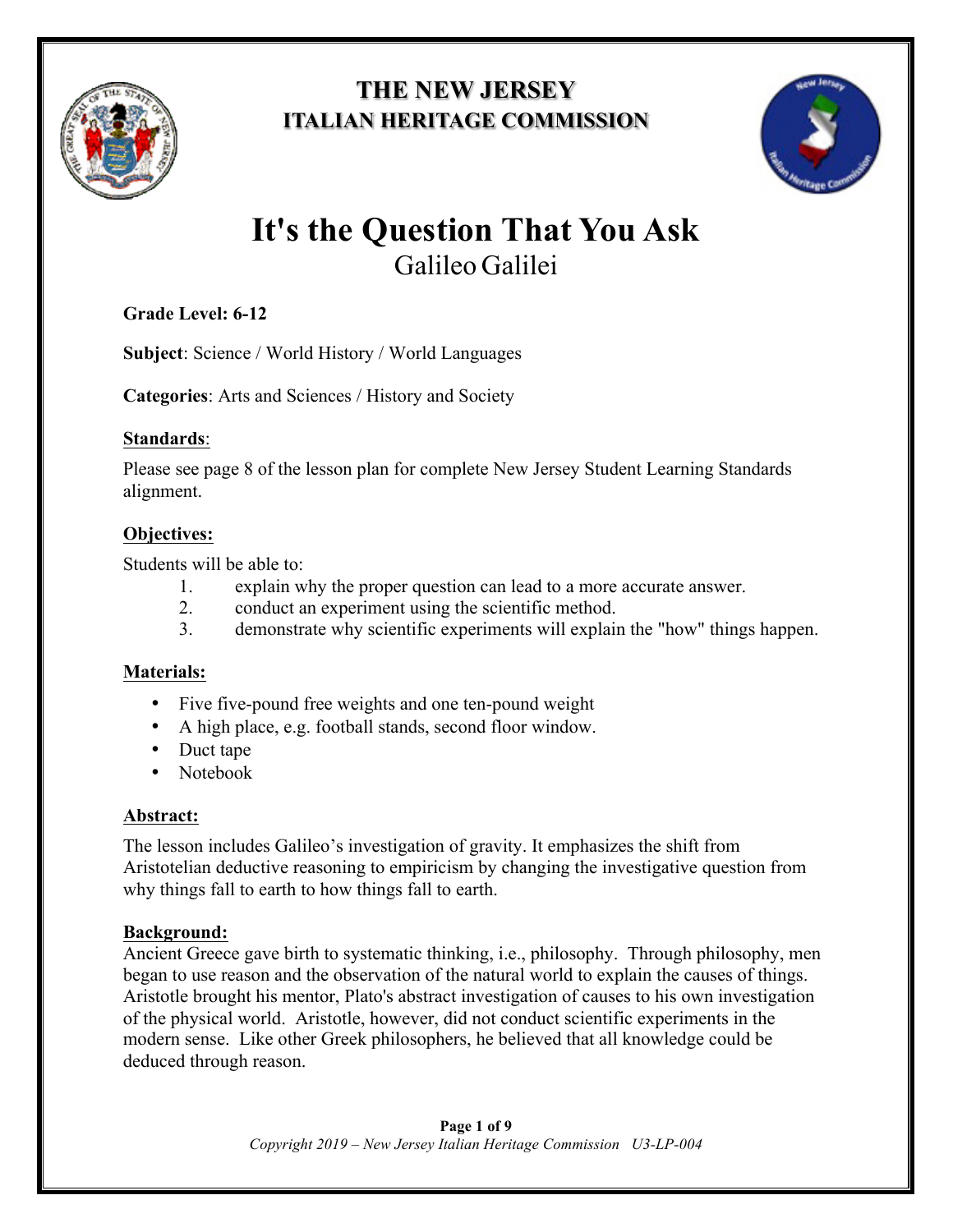Aristotle reasoned that the cause of falling was "heaviness." He deduced that the heavier an object, the faster it would fall to earth. To Aristotle, the world was made up of combinations of the four elements, Earth, Fire, Air, and Water. Since dense, heavy objects were primarily made of Earth, they would naturally return to where they belonged -- on the earth. The heavier an object (or more full of Earth), the more quickly it returned to its proper place, laying on the earth.

Aristotelian thought became the dominant, unquestioned way of looking at the world during the late Middle Ages. Seventeenth-century Italian scientist Galileo Galilei, however, changed the way the West looked at gravity and how it looked at the world in general.

Galileo proposed that all objects fall back to Earth at the same speed, regardless of their weight. He did not look for causes, as Aristotle had. He did not want to understand "why things fall to Earth;" rather, he wanted to know, "how things fall to Earth." By changing the question, Galileo changed the understanding of gravity and greatly contributed to humanity's understanding of the world.

#### **Procedures:**

- I. Do not give students the above background until after the lesson.
- II. Ask students, from previous observations, what would fall faster to earth, a fivepound weight or a twenty-pound weight.
	- a. Have them record their hypothesis in their notebook.
	- b. Have them record why they came to their determination.
- III. Tell students that legend reports that Galileo went to the top of the Leaning Tower of Pisa and dropped a ten-pound weight and a one-pound weight to Earth to prove his own hypotheses.<sup>\*</sup>
- IV. Explain to students that you are going to conduct a similar experiment at school.
	- a. Have students write the procedures in their notebooks, directly under their hypothesis and reasoning.
		- 1. They will need five five-pound free weights from the weight room.
			- 2. Have some students go to a high place at the school. Maybe the back of the football stands, or to a second floor window will provide the proper venue.
		- 3. Have students stand nearby (but not under the weights) below the high place to record their findings.
		- 4. Drop two five-pound weights at the same time, from a dead stop. Students will record in their notebooks whether they hit the ground at the same time.
		- 5. Lightly tape two five-pound weights together (a 10lb. object).
			- a. Drop the two lightly taped five-pound weights and a five-pound weight from a dead stop.

 <sup>\*</sup> Galileo never claimed to have performed the experiment from the Leaning Tower. Had he actually conducted the experiment, most science historians believe, he would have recorded it in his notes.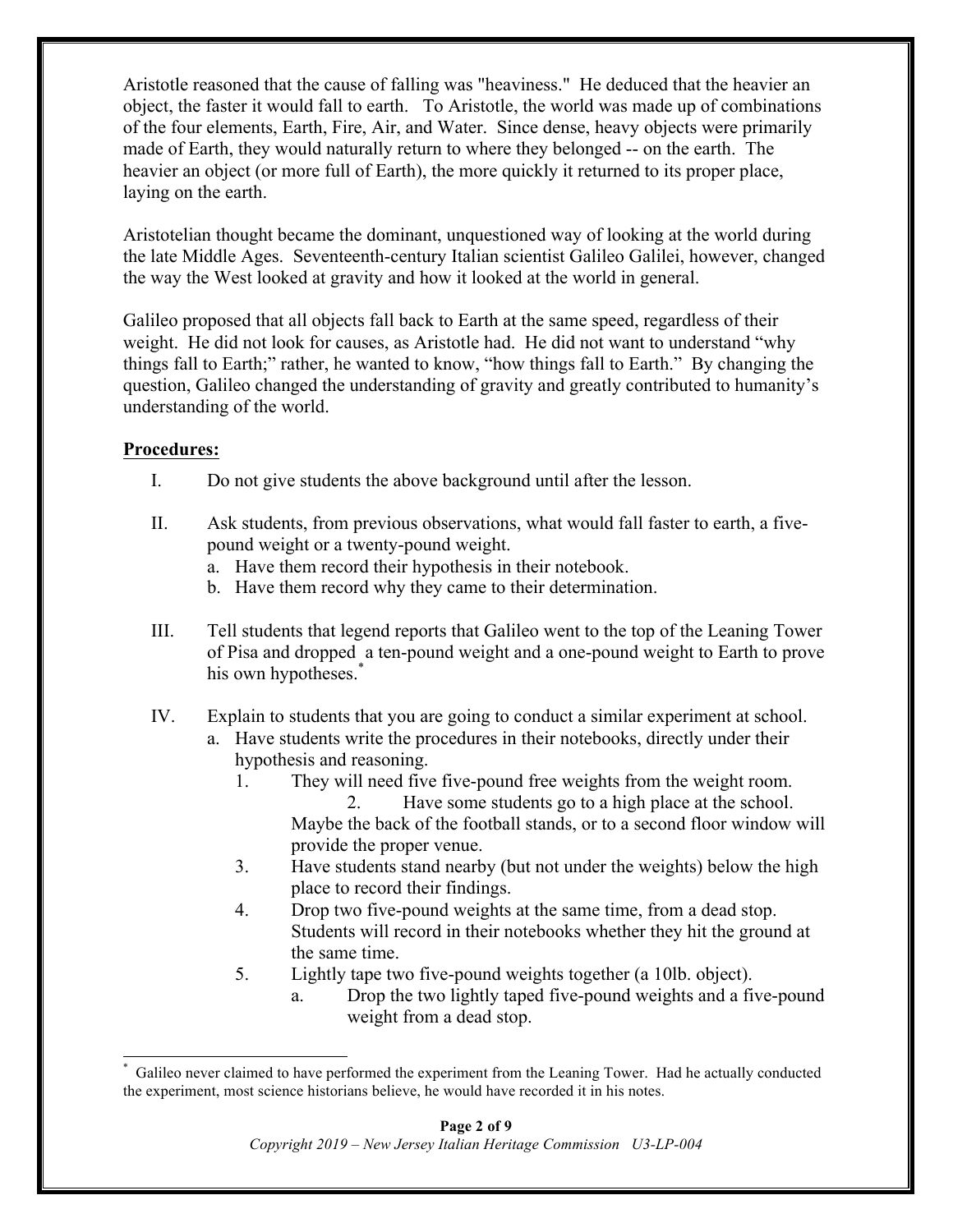- b. Students will record in their notebooks whether they hit the ground at the same time.
- 6. Drop a five-pound weight and a ten-pound weight, from a dead stop. Students will record in their notebooks whether they hit the ground at the same time.
- 7. Tape four five-pound weights together (a 20lb. object).
	- a. Drop the four taped five-pound weights and a five-pound weight, from a dead stop.
	- b. Students will record in their notebooks whether they hit the ground at the same time.
- V. Tell students that Aristotle predicted that from a prefect stop, a ten-pound weight would fall ten times faster than a one-pound weight. Ask them whether that was true.
- VI. Tell students that Galileo predicted that from a perfect stop, a ten-pound weight would fall at the same rate of speed as a one-pound weight. Ask them whether that was true.
- VII. Give students the background above. Point out that Galileo changed the question and thus changed the world.
- VIII. Using the scientific method tries to explain the "how" things happen.
- IX. Philosophy tries to explain the "why" things happen.

#### **Assessment:**

From their notes, have students write a sequential paragraph explaining the experiment. Students will use their hypothesis as their thesis or main idea. They will then list the procedure in sequential order, and in the conclusion, they will report their results. Assess the paragraph by using the *New Jersey Registered Holistic Writing Rubric* for scoring.

#### **Extension:**

Have students research how Isaac Newton used Galileo's law of falling objects to develop the Law of Gravity, which states "*All bodies attract all other bodies, and the strength of the attraction is proportional to the masses of the two bodies and inversely proportional to the square of the distance between bodies,"* less than fifty-years later.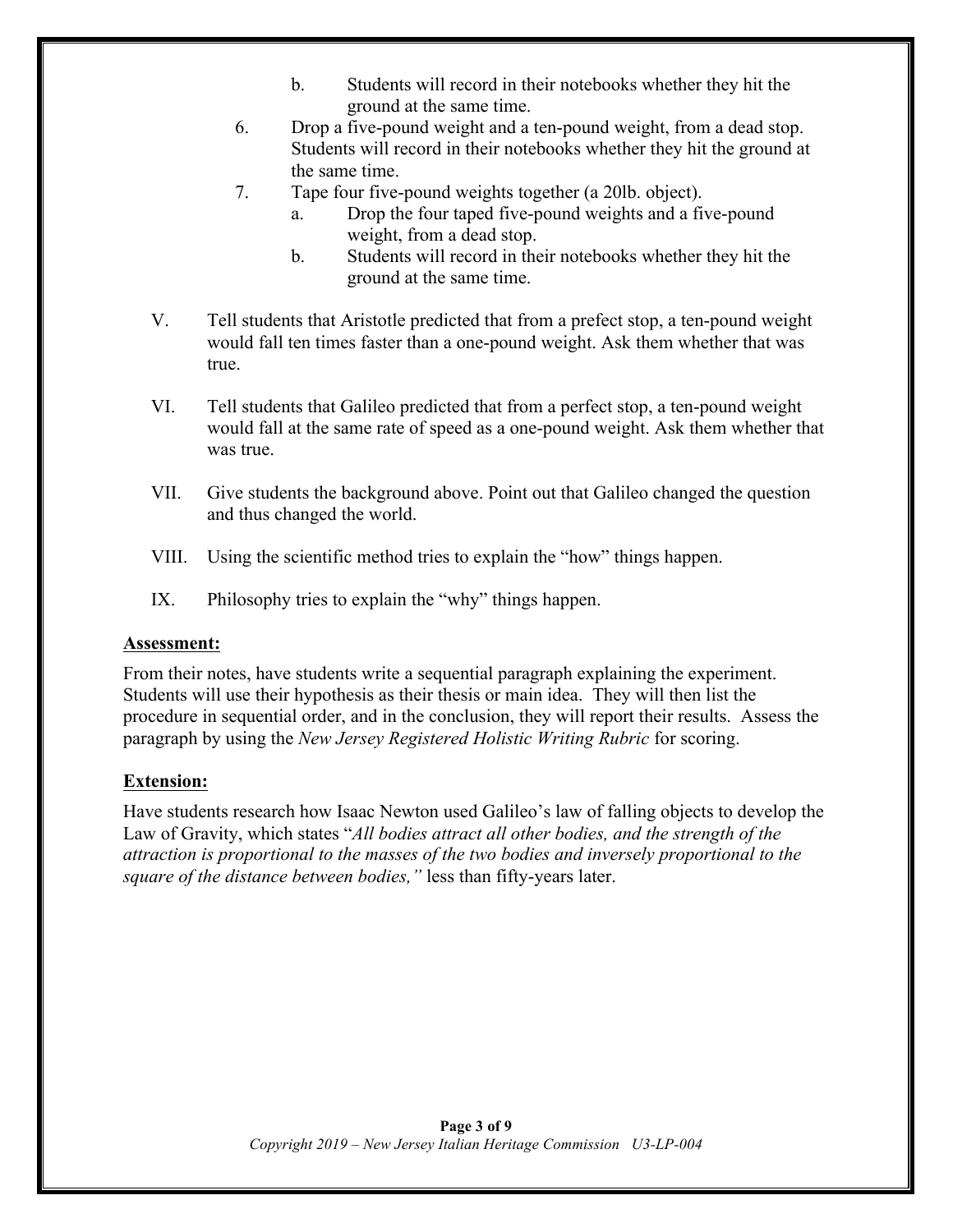# **Supplemental Information** Galileo Galilei

Galileo Galilei was born in Pisa, Italy on February 15, 1564. He was the first born of Vincenzo Galilei's and Giulia degli Ammannati's six children. The Galileis were not rich, though they were members of the local nobility. Vincenzo, a musician and music teacher by trade, moved his family to Florence in 1572, though Galileo stayed in Pisa for two additional years.

The ever-precocious Galileo left Pisa at age ten to join his family in Florence; and there, he was tutored by Jacopo Borghini. Once he was old enough to gain admittance, Vincenzo sent Galileo to the Camaldolese Monastery at Vallombrosa, southeast of Florence. The Camaldolese Order was independent of the Benedictine Order, splitting from the Benedictines in 1012. The Order combined the solitary life of the hermit with the strict life of the monk, and soon the young Galileo found he thoroughly enjoyed the contemplative environment. He became a novice, intending to join the Camaldoleses; nevertheless, his father had already decided that his eldest son should become a physician.

In 1582 Galileo began studying medicine at the University of Pisa, at his father's insistence. While at Pisa, Galileo started to investigate movements of the pendulum. According to the myth, he watched a suspended lamp swing back and forth in the cathedral at Pisa. It was not until 1602, however, that Galileo made his most notable discovery about the pendulum. He determined that the period, or the time in which a pendulum swings back and forth, does not depend on the arc of the swing. Eventually, this discovery would lead to Galileo's further study of time intervals and the development of his idea for a pendulum clock.

At the University of Pisa, Galileo learned ancient Aristotelian physics. Aristotle's physics did not engage in scientific experimentation. It determined causes through the use of reason alone. Galileo, however, questioned Aristotle's approach. Aristotelians believed that heavier objects fall faster through a medium (air) than do lighter ones. Galileo eventually disproved this idea by asserting that all objects, regardless of their density, fall at the same rate in a vacuum. To determine this, Galileo performed various scientific experiments in which he dropped objects from certain heights. In one of his early experiments, he rolled balls down a gently sloping inclined plane and then determined their positions after equal time intervals. He wrote down his discoveries about motion in his book, *De Motu*, [*On Motion*].

In 1591 Galileo's father died. As the eldest son, Galileo had to provide financial support for the rest of the family. He also had to obtain the financial means to provide dowries for his two younger sisters. His position as a professor of mathematics at Pisa did not pay well, so Galileo looked for a more lucrative post. With strong recommendations from Guidobaldo del Monte, Galileo was appointed professor of mathematics at the University of Padua in 1592. He now earned a salary of three times that of his Pisa post. The years at Padua were the best of Galileo's life. His duties were mainly to teach Euclidian geometry and geocentric astronomy to medical students. Medical students at that time needed to know some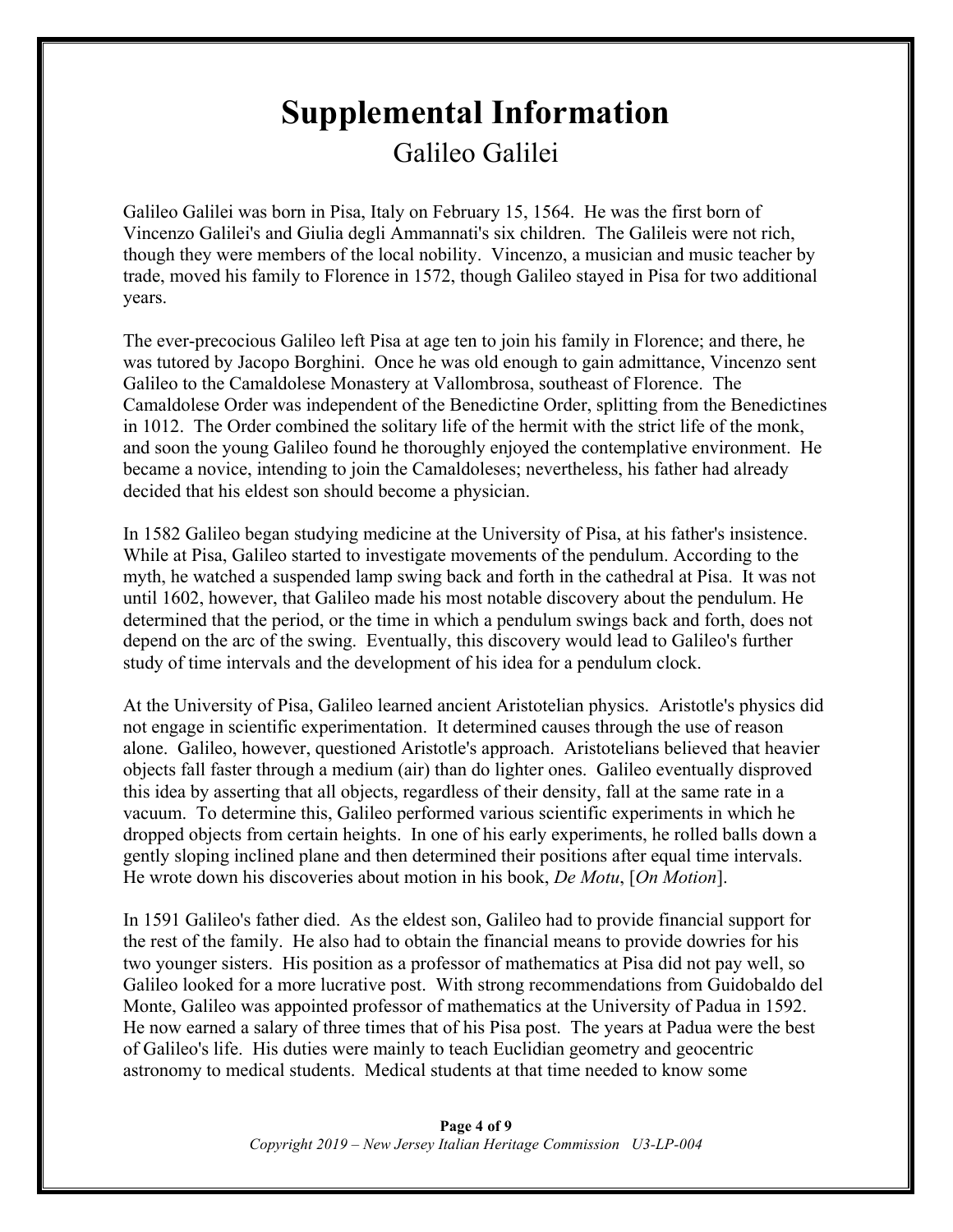astronomy in order to use astrology in their medical practice. Galileo, however, argued against Aristotle's view of astronomy and natural philosophy, in three public lectures he gave in connection with the appearance of "Kepler's supernova" -- the New Star in 1604.

Scholars at that time agreed with the Aristotelian belief that all changes in the heavens had to occur in the lunar region close to the Earth. The realm of fixed stars was permanent. Galileo used parallax (the difference in direction of a celestial body as measured from two points on the Earth) arguments to prove that the New Star could not be close to the Earth. In a letter written earlier to the German astronomer, Johannes Kepler in 1598, Galileo wrote that he was a Copernican (believer in the heliocentric theories of the Polish priest and astronomer Nicholas Copernicus). No public sign of this belief, however, was to appear until many years later.

Galileo never married, although he did have an illicit relationship with Marina Gamba, a woman he met in Venice. Marina came to live with Galileo in Padua and was the mother of his three children. Galileo's two daughters, Virginia and Livia, were both sent to convents where they eventually became Sister Maria Celeste and Sister Arcangela. In 1610, Galileo moved from Padua to Florence to take a position at the court of the Medici family. He left his son, Vincenzio, with Marina Gamba in Padua. In 1613, Marina married Giovanni Bartoluzzi, and Vincenzio joined his father in Florence.

Galileo invented many mechanical devices such as a pump and the hydrostatic balance. Perhaps his most famous invention, nevertheless, was his telescope. Galileo constructed his first telescope in 1609. He modeled his telescope after a telescope produced in Northern Europe that could magnify objects three times. He created a telescope later that same year that could magnify objects twenty times. With this telescope, he was able to look at the moon, discover four satellites of Jupiter, observe Kepler's supernova, verify the phases of Venus, and discover Sunspots. His discoveries gave strong evidence to support the Copernican system which states that the Earth and other planets revolve around the Sun. Prior to the Copernican system, it was held that the universe was geocentric, meaning the Sun revolved around the Earth.

Galileo first looked at Saturn with his telescope on July 25, 1610, and it appeared to be three separate bodies. His telescope was not good enough to show the rings. It made them look like lobes on either side of the planet. More observations caused him further confusion. The bodies on either side of Saturn disappeared when the rings were viewed head on. Also in 1610 he discovered that the planet Venus showed phases like those of the Moon, and therefore must orbit the Sun not the Earth. This, however, was not conclusive proof of the Copernican system, where everything in the Solar System goes round the Sun. Another contemporary theory, proposed by the Dane, Tycho Brahe, said that all heavenly bodies, save the Earth and Moon, go round the Sun, which in turn goes around the Earth. Most astronomers of the time favored Brahe's system, not Copernicus'. Distinguishing between the two theories by experiment was beyond the instruments of the day. Galileo, however, knew that all his discoveries gave strong evidence for the Polish priest's theory, although he knew they were not conclusive proof.

Galileo's belief in the Copernican system eventually got him into trouble with the Catholic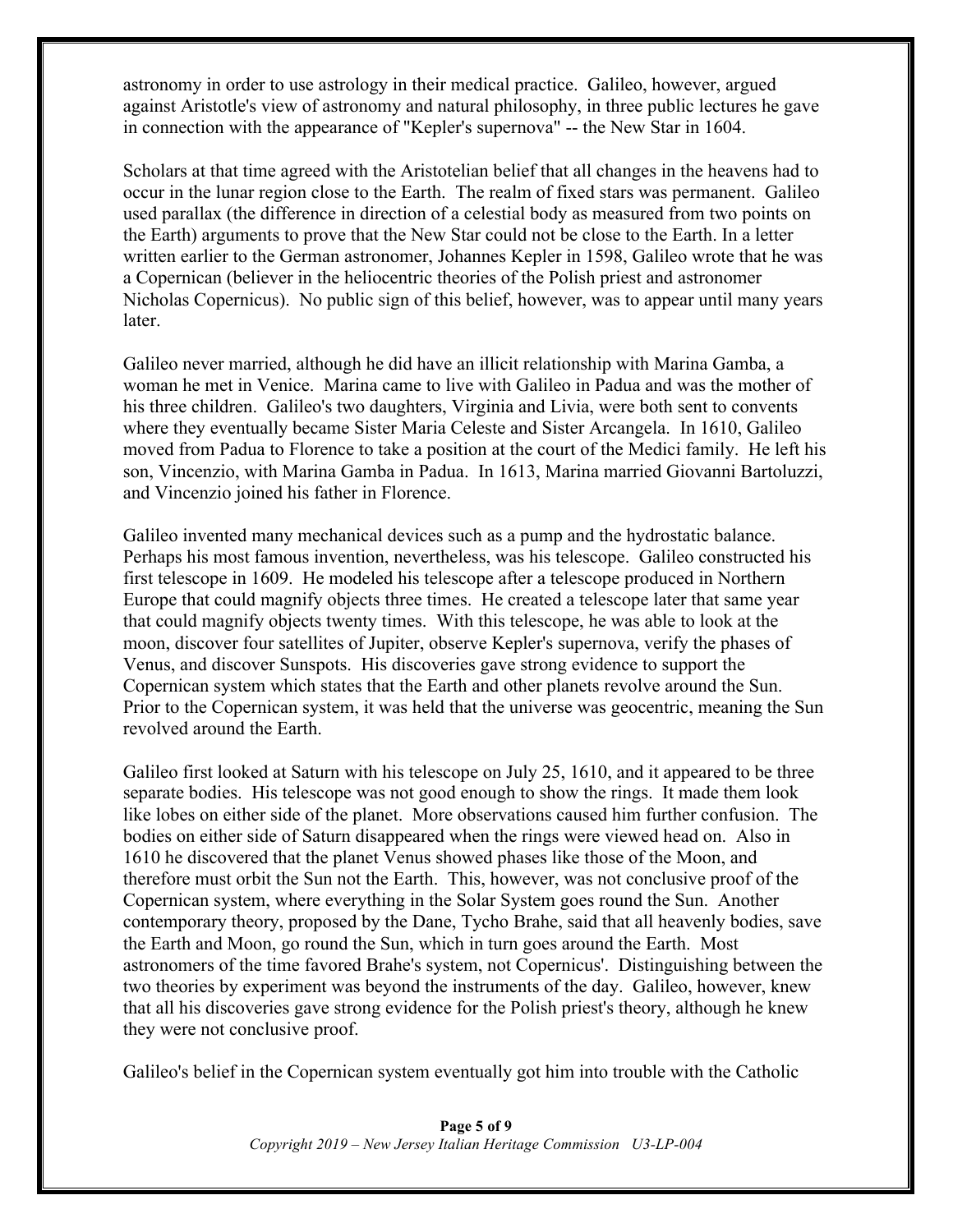Church and the Roman Inquisition. Nonetheless, Galileo, himself, must take some of the blame for the confrontation. His arrogance, sardonic words, mocking of opponents, contempt for weaker minds and half-truths had earned him ferocious enemies among many of the intellectuals of Europe--especially among some in the powerful Jesuit religious order.

The second reason the Church disapproved of the Copernican theory was naturalism, the science of the day. Advocates of the pagan philosopher Aristotle resisted Galileo's findings. The Pope and cardinals would not have acted against Galileo, if dozens of these "scientists" had not said Galileo was wrong. This point more than any other led to Galileo's condemnation. He was out of the mainstream of the scientific community of his day. Some scholars hated Galileo, who had acerbically offended them on many previous occasions. Others believed that Aristotle and the Bible should not be overturned without conclusive evidence. Both Kepler and Galileo had shown that the Bible could be interpreted to agree with the new science; nevertheless, the contemporary scientific authorities' own eyes showed them that the Sun, not the Earth moves. Galileo could not provide hard evidence to the contrary. Solid proof for the Earth's movement around the Sun was two hundred years away, when tiny shifts in star positions and subtle pendulum motions were finally measured.

The Roman Inquisition was a permanent institution in the Catholic Church, established in 1542 to combat Protestantism, and it was charged with the eradication of heresies. The worldliness and corruption of the Italian Renaissance of the previous century forced the Inquisition to be very thorough in its investigation and very hesitant to advocate change. The lax ecclesiastical oversight and outright clerical corruption during the Renaissance was blamed for the Protestant theological rebellion against the Church; thus, the Inquisitors were extremely cautious. An Aristotelian worldview, as interpreted by the Scholastic philosophers and theologians had for generations taught that the Sun and the planets rotated around the Earth. The Inquisitors were not ready to open what they saw as a "Pandora's box." Ironically, the Protestant Reformation's literal interpretation of the Bible, led many in the Catholic Church to begin to look at the Bible more literally, and they accepted the Aristotelian view as consistent with the Biblical view.

A committee of consultants declared to the Inquisition that the Copernican proposition that the Sun is the center of the universe was a heresy and contrary to the Bible. Because Galileo supported the Copernican system, he was warned by Robert Cardinal Bellarmine (later Saint Roberto Francesco Romolo Bellarmino), a cardinal in the Roman Catholic Church and a member of the Jesuit order, to change his position. Bellarmine was considered by most to be a great intellect and was later named a Doctor of the Church. Bellarmine was initially well disposed toward Galileo, but Galileo's enthusiasm for the Copernican system led to a fallingout between the two men.

Pope Paul V eventually ordered Galileo to not discuss or defend Copernican theories, in 1616. In 1624, however, Galileo was assured by his friend and sponsor, Pope Urban VIII that he could write about Copernican theory as long as he treated it as a mathematical proposition. Urban VIII (the former Maffeo Cardinal Barberini) had been Galileo's friend and had opposed his condemnation in 1616. As a cardinal, he had provided Galileo with a pension, to which as a foreigner in Rome Galileo had no claim. Barberini (Urban) had conferred the pension in support of Galileo and in support of science. Regrettably, to Galileo's disappointment Urban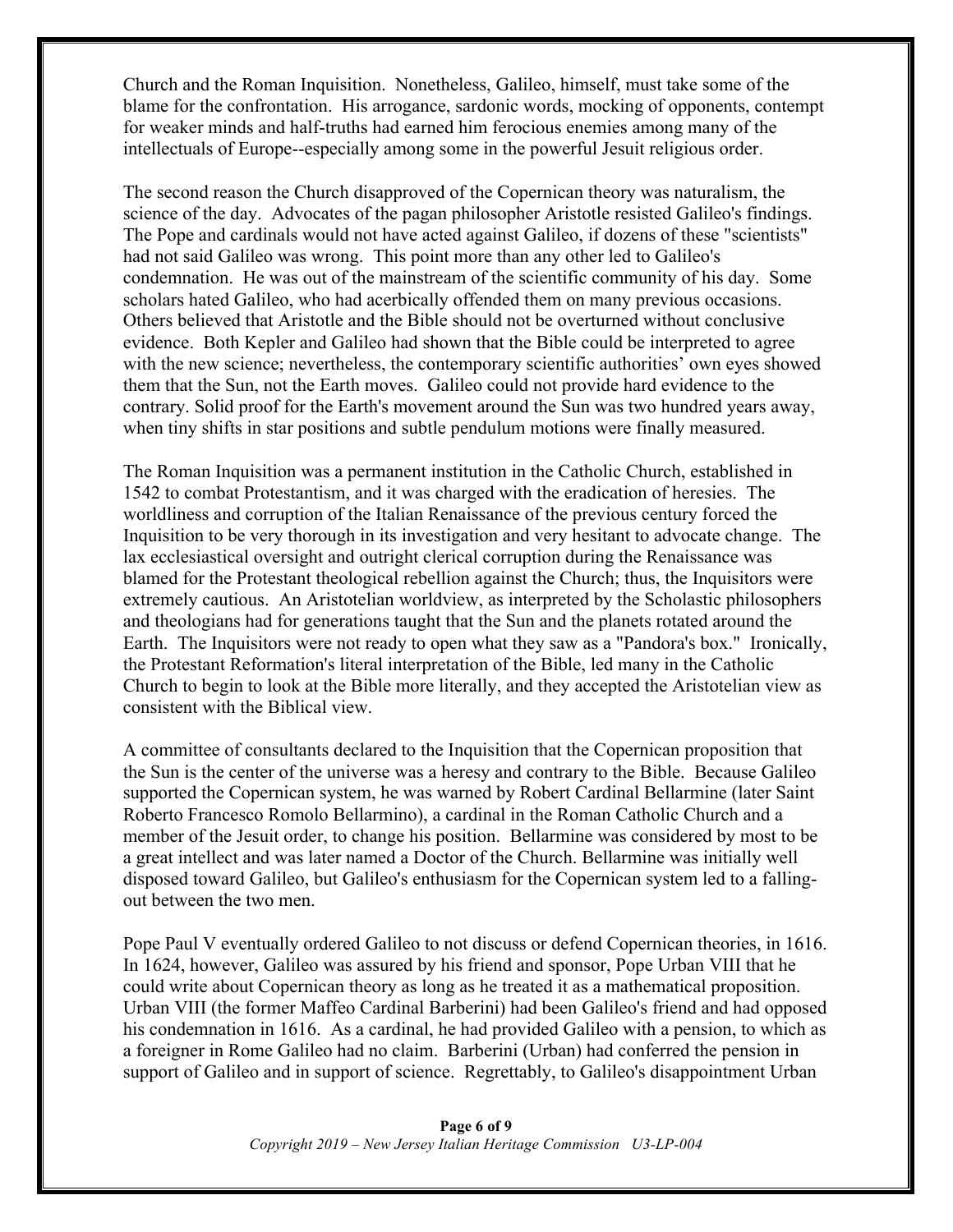as Pope would not reverse the former judgment of the Inquisition.

Galileo's book, the *Dialogue Concerning the Two Chief World Systems*, unfortunately, caused Galileo to be recalled to Rome in 1633 to face the Inquisition again. The Inquisition found Galileo guilty of heresy for his *Dialogue.* Galileo confessed his guilt, probably remembering the Neoplatonist, Giordano Bruno whom the Inquisition had burned in 1600 and fellow scientist, Michael Servetus, whom Protestant reformer, John Calvin had burned at the stake in 1553 in Geneva. The Roman Inquisition sent the contrite genius home near Florence, where he was to be under house arrest for the remainder of his life. He abandoned his exploration of the heavens, concentrated his study on motion, and overthrew the Aristotelian view of "motion mechanics." In 1638, the Inquisition allowed Galileo to move to his house in Florence, so that he could be closer to his doctors. By that time he was totally blind. In 1642, Galileo died at his home just of outside Florence.

#### **Sources:**

- "The Galileo Controversy." https://www.catholic.com/tract/the-galileo-controversy
- John Gerard, transcribed by Carl H. Horst. "Galileo Galilei." *New Advent, Catholic Encyclopedia.* http://www.newadvent.org/cathen/06342b.htm
- Thomas H. Greer and Gavin Lewis. *A Brief History of the Western World.* Hardcore Brace College Publishers, 1997.

J. J. O'Connor and E. F. Robertson. "Galileo Galilei." The MacTutor History of Mathematics Archive, St Andrews University, Scotland. https://www-history.mcs.st-andrews.ac.uk/Biographies/Galileo.html

Megan Wilde "Biography," *The Galileo Project.*  http://galileo.rice.edu/galileo.html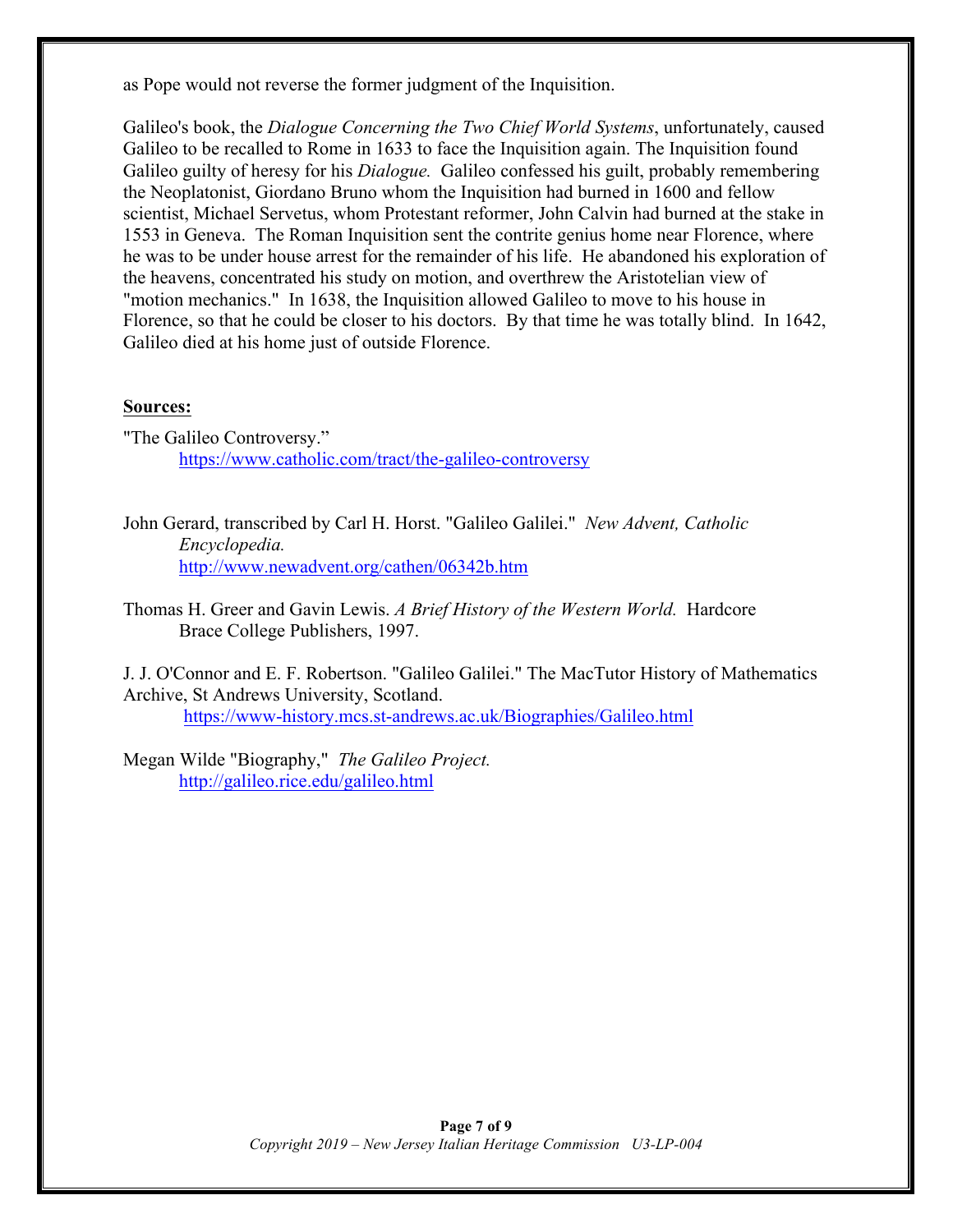# **New Jersey Student Learning Standards**

#### **English Language Arts**

W.6.3 Write narratives to develop real or imagined experiences or events using effective technique, relevant descriptive details, and well-structured event sequences.

W.6.3c Use a variety of transition words, phrases, and clauses to convey sequence and signal shifts from one time frame or setting to another.

W.7.3 Write narratives to develop real or imagined experiences or events using effective technique, relevant descriptive details, and well-structured event sequences.

W.7.3c Use a variety of transition words, phrases, and clauses to convey sequence and signal shifts from one time frame or setting to another.

W.8.3 Write narratives to develop real or imagined experiences or events using effective technique, relevant descriptive details, and well-structured event sequences.

W.8.3c Use a variety of transition words, phrases, and clauses to convey sequence, signal shifts from one time frame or setting to another, and show the relationships among experiences and events.

W.9-10.3 Write narratives to develop real or imagined experiences or events using effective technique, well-chosen details, and well-structured event sequences.

W.9-10.3c Use a variety of techniques to sequence events so that they build on one another to create a coherent, complete and comprehensive piece.

W.11-12.3 Write narratives to develop real or imagined experiences or events using effective technique, well-chosen details, and well-structured event sequences.

W.11-12.3c Use a variety of techniques to sequence events so that they build on one another to create a coherent whole and build toward a particular tone and outcome (e.g., a sense of mystery, suspense, growth, or resolution).

# **Science**

RST.6-8.3 Follow precisely a multistep procedure when carrying out experiments, taking measurements, or performing technical tasks.

RST.6-8.5 Analyze the structure an author uses to organize a text, including how the major sections contribute to the whole and to an understanding of the topic.

RST.9-10.3 Follow precisely a complex multistep procedure when carrying out experiments, taking measurements, or performing technical tasks, attending to special cases or exceptions defined in the text.